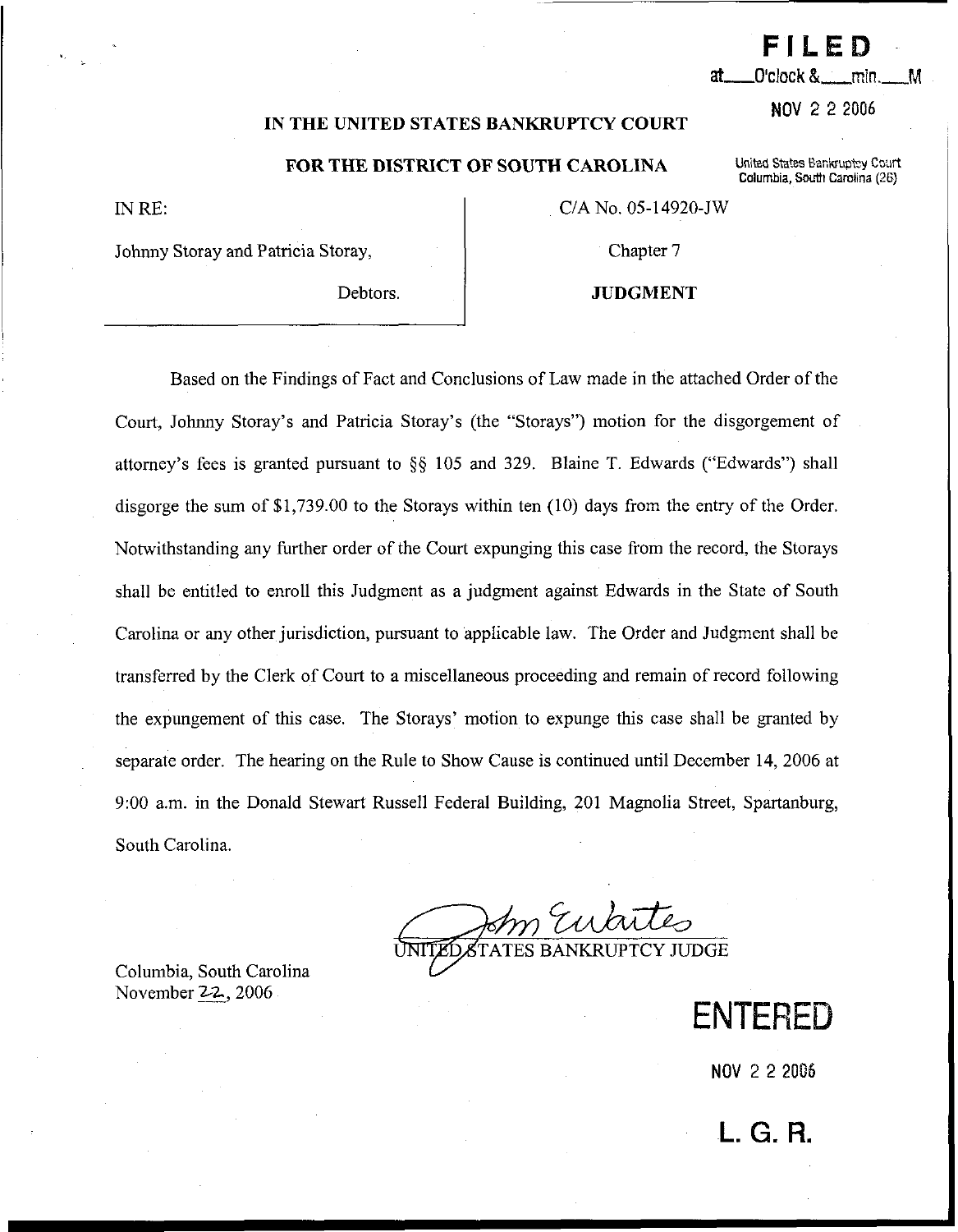## **IN THE UNITED STATES BANKRUPTCY COURT NOV 2 2 2006**

### **FOR THE DISTRICT OF SOUTH CAROLINA United States Baniouptcy** Court

IN RE:

Johnny Storay and Patricia Storay, and Chapter 7

C/A No. 05-14920-JW

Debtors. 1 **ORDER NOV** 2 **2 2006** 

# L. G. R.

This matter comes before the Court upon a pro se Motion to Disgorge Fees and Motion to Expunge Bankruptcy Case No. 05-14920 ("Motion") filed by Johnny Storay and Patricia Storay (the "Storays"). The Storays seek the return of attorney's fees paid to their attorney Blaine T. Edwards ("Edwards") and to expunge this bankruptcy case on grounds that Edwards provided incomplete service and that the Storays did not authorize Edwards to file this case on their behalf. As a result of the Motion, the Court issued a Rule to Show Cause ("Rule"), requiring Edwards to appear and show cause why sanctions should not be imposed including sanctions impeding his ability to gain reinstatement to practice before this Court.<sup>1</sup> The United States Trustee ("UST") filed a return to the Rule and requested that the Court further sanction Edwards. Edwards, the UST, and Mrs. Storay appeared at the hearing on the Motion and the Rule. The Court has jurisdiction over this matter pursuant to 28 U.S.C. § 1334.

The Storays' bankruptcy case was filed by Edwards on October 16, 2005 and dismissed November 29, 2005 for failure to file documents required by Title 11. This result is common to other cases filed Edwards on October 16, 2005. See In re Henderson, C/A No. 05-14925-W, slip op. at 15, fn 14 (Bankr. D.S.C. Oct. 4, 2006) (listing numerous cases filed by Edwards and dismissed for Edwards' failure to file schedules). Edwards consented to the Storays' request for

min.

М

**Columbia,** Swth **Camlina (26)** 

- **FILED** 

As set forth in In re Henderson, Edwards has been indefinitely suspended from practicing before this Court and other courts within this District. See In re Henderson, C/A No. 05-14925-W, slip op. (Bankr. D.S.C. Oct. 24, 2006) (suspending Edwards and setting forth requirements for reinstatement).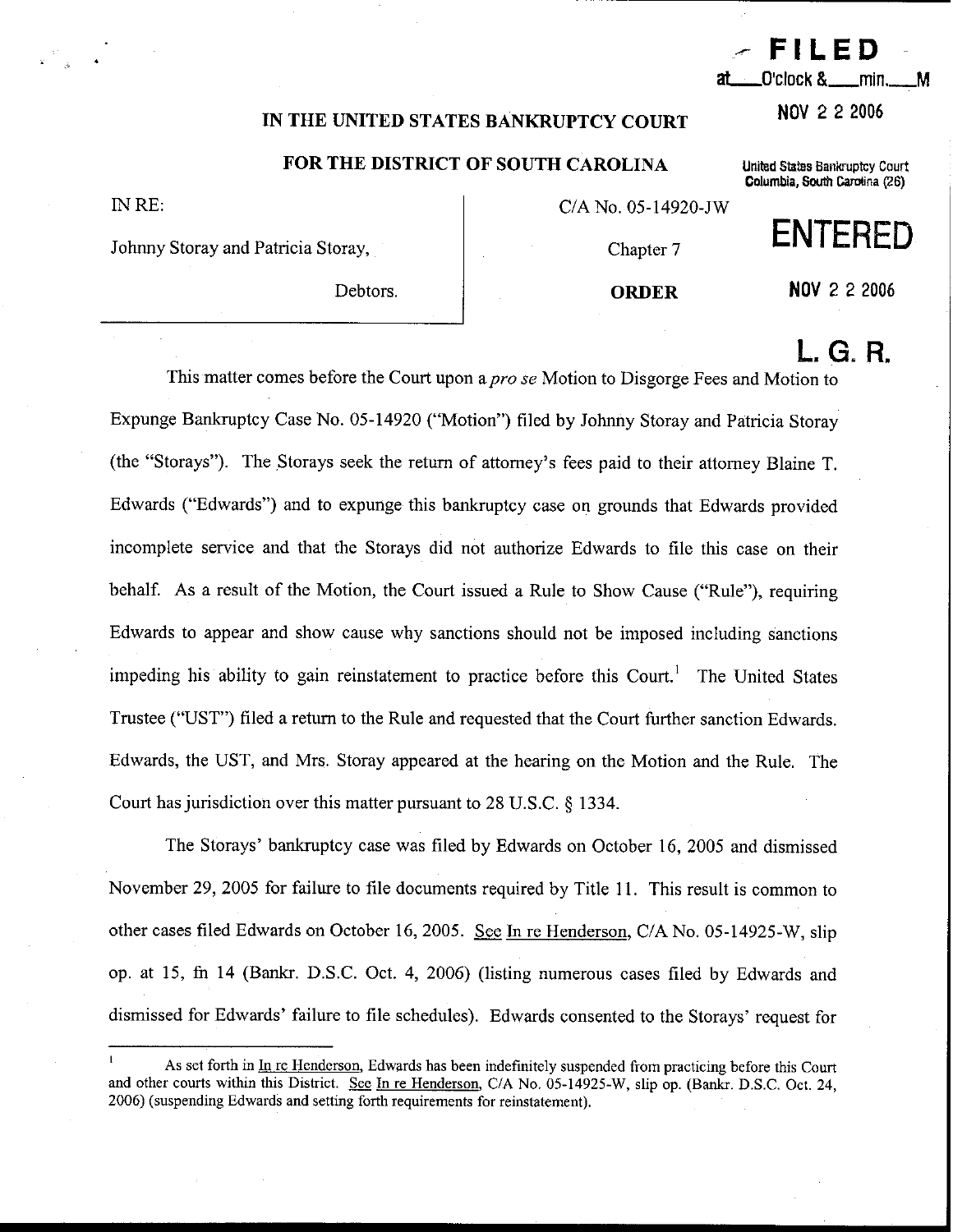disgorgement of fees. Edwards acknowledged that he failed to provide necessary services in the Storays' case. This acknowledgement is consistent with Mrs. Storay's testimony of the quality of Edwards' representation of the Storays. The Court finds, based upon the weight of the evidence, that Edwards failed to provide competent, diligent, and complete representation to the Storays and that the Storays are entitled to the return of the fees paid to Edwards pursuant to 11 U.S.C. §§ 105 and 329<sup>2</sup>. Therefore, the Motion is granted to the extent the Storays seek the return of attorney's fees paid to Edwards, which, from the evidence presented, the Court finds to be in the amount of \$1,739.00. Edwards shall disgorge this sum to the Storays within ten (10) days from the entry of this Order. Notwithstanding any further order of the Court expunging this case from the record, the Storays shall be entitled to enroll this Order and corresponding Judgment as a judgment against Edwards in the State of South Carolina or any other jurisdiction, pursuant to applicable law. **See** 18 U.S.C. *5* 1962; S.C. Code Ann. \$ 15-35-810 (providing that a judgment entered in a federal court within South Carolina creates a lien against the judgment debtor's property once duly enrolled with the appropriate county authority). This Order and Judgment shall be transferred by the Clerk of Court to a miscellaneous proceeding and may remain of record in the event of any expungement of this case.

The Storays' also request that this case be expunged from the record. The Bankruptcy Code does not provide a clear method by which a case may be expunged. See Peter C. Alexander, IDENTITY THEFT AND BANKRUPTCY EXPUNGEMENT, 77 **Am.** Bankr. L.J. 409 (2004) (discussing expungement and suggesting methods by which debtors may be protected from unauthorized filings). The Court has identified three published cases addressing expungement of a bankruptcy case. See In re Whitener, 57 B.R. 707 (Bankr. E.D. Va. 1986) (relying of  $\S$  107 as

2

**<sup>2</sup>**Further references to the Bankruptcy Code shall be made by section number only.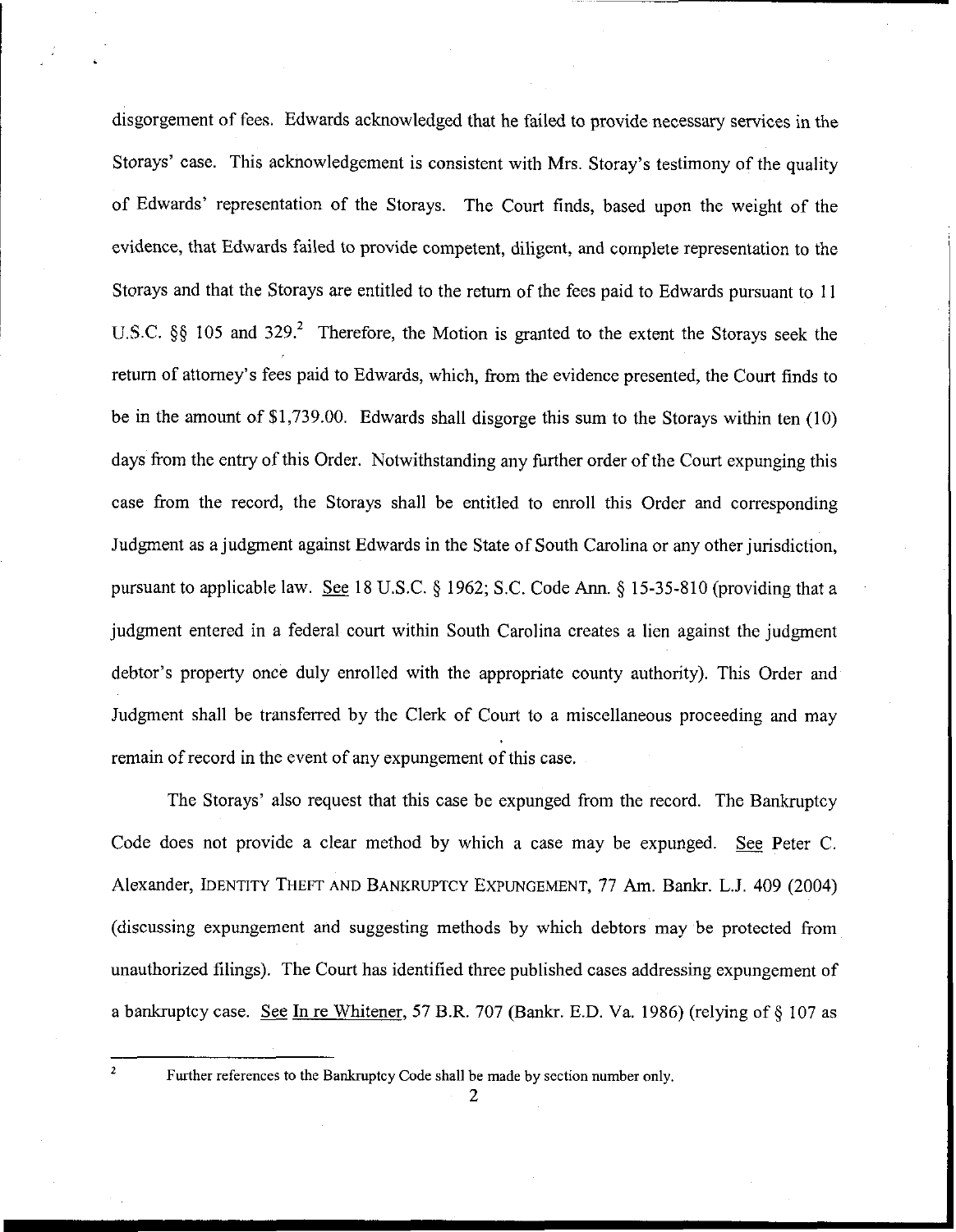the authority to expunge a case and finding a debtor is not entltled to expunge a voluntary case even though debtor voluntarily satisfied all creditors after receiving a discharge); Buppelmann, 269 B.R. 341 (Bankr. M.D. Pa. 2001) (finding "expungement of bankruptcy cases . appears to be a rare event exercised with the greatest of prudence by bankruptcy judges under the equitable powers implied under 11 U.S.C. **9** 105."); In re Cortez, 217 B.R. 538 (Bankr. S.D. Tex. 1997). In an unpublished case, this Court has previously expunged a case where the debtor did not authorize the filing of the petition. **See** In re Brock, CIA No. 04-08646-W, slip op. (Bankr. D.S.C. Oct. 13, 2004). See also, In re Reid, C/A No. 00-10033-W, slip op. (Bankr. D.S.C. Aug. 28, 2006) (refusing to expunge a case based upon a debtor's misgivings about filing for bankruptcy).

In this case, it appears that the Storays signed a blank petition after meeting with Edwards in 2004 to discuss the possibility of filing bankruptcy. The original petition is dated October 13,  $2005$ ;<sup>3</sup> however, Mrs. Storay testified that she did not meet with Edwards or his staff on October 13, 2005 and never authorized Edwards to file the petition. Although Edwards does not oppose the expungement of this case, he states that the Storays authorized him to file the petition and signed the petition on October 13, 2005. The Court agrees with **Bupplemann** in as much as it sets forth the general presumption that a signed petition indicates that the party filing the petition had the authority to do so. **See** Buppelmann, 269 B.R. at 342-343. However, the Storays rebutted this presumption by Mrs. Storay's credible and convincing testimony that they did not authorize Edwards to file the petition in this case. This finding is supported by the inconsistency between the actual petition and the electronic petition filed with the Court and other factors in

**<sup>3</sup>**The electronic petition is dated October 16, 2005. This inconsistency raises additional concerns about Edwards' practice as it indicates that he was not incompliance with this Court's guidelines for filing documents under Operating Order 04-1 1.